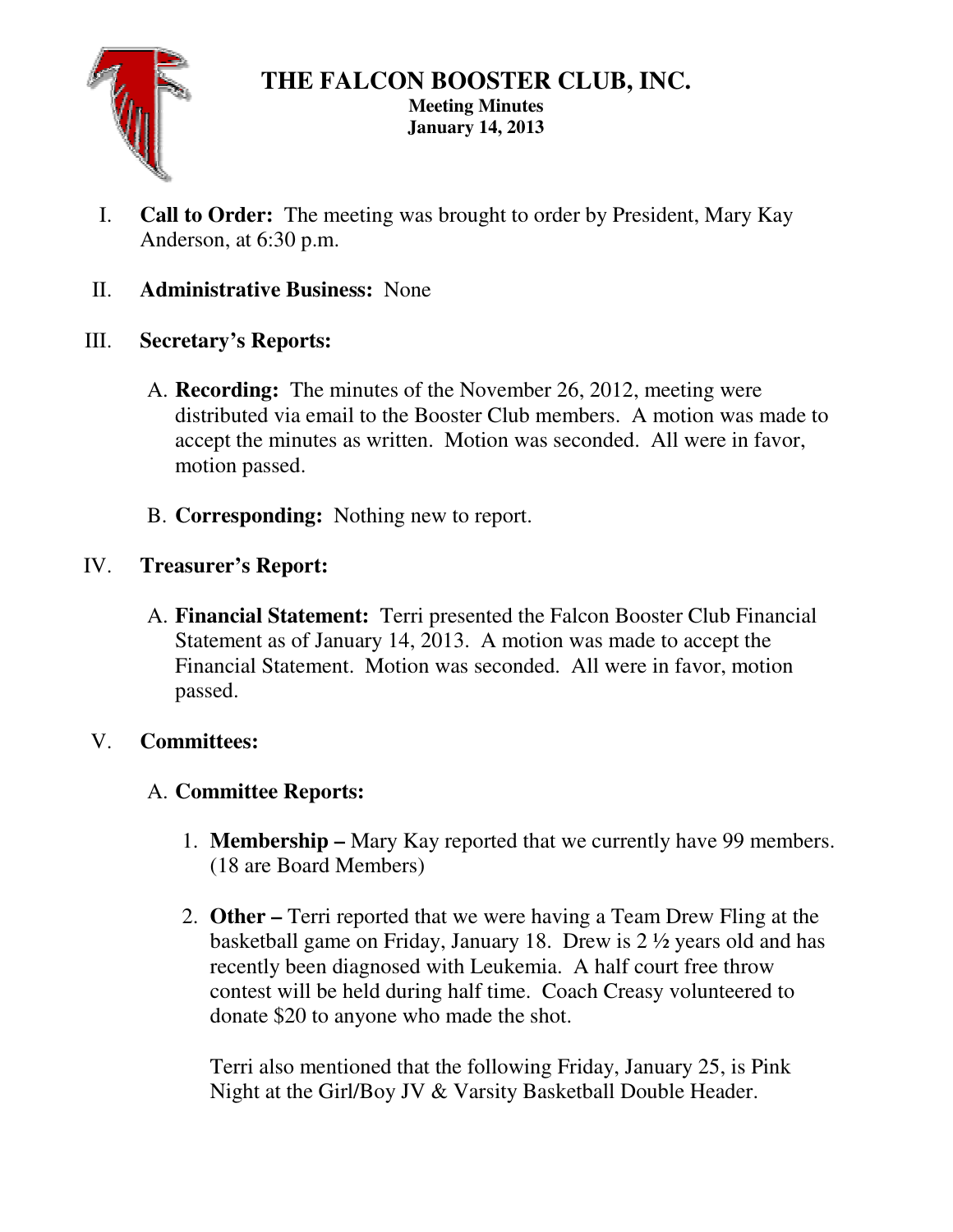#### **B. Concessions:**

1. **Basketball –** Martha turned in over \$3800 tonight.

### VI. **Activities Director:**

### A. **Report:**

- 1. Winter Season is in full swing and all the teams are working very hard.
- 2. Swimming Senior night will be on January  $25<sup>th</sup>$ , at the Freedom Center. The team is small this year, 8 boys and 18 girls.
- 3. Wrestling The team has been plagued by injuries this season, but still doing well.
- 4. Winter Track will compete on Thursday.
- 5. Academic Team will be hosting a competition on Wednesday, January 16, 2013, at 5:30 p.m.
- 6. Championship boards as well as 1,000 point boards should be updated this week.
- 7. Athletic Director Conference held in December was in San Antonio. Coach Creasy thanked the booster club and stated he had a great time.
- B. **Falcon Field Fundraising** Coach Creasy continues to raise money for Falcon Field. Signs are still available  $-$  \$220 a sign and \$500 a year for the space.

## VII. **Old Business:**

## A. **\$10,000 Dinner Dance – April 6, 2013**

Terri distributed all the tickets at the meeting – price will still be \$125. Tickets will be reserved until February 25, 2013.

 Gloria will coordinate the silent auction again this year. Sharion will be helping her again as well. Mary Kay will be sending out a letter that that may be used to collect items for the auction. Lists of donors will be shared so that we do not contact the same business or individual more than once.